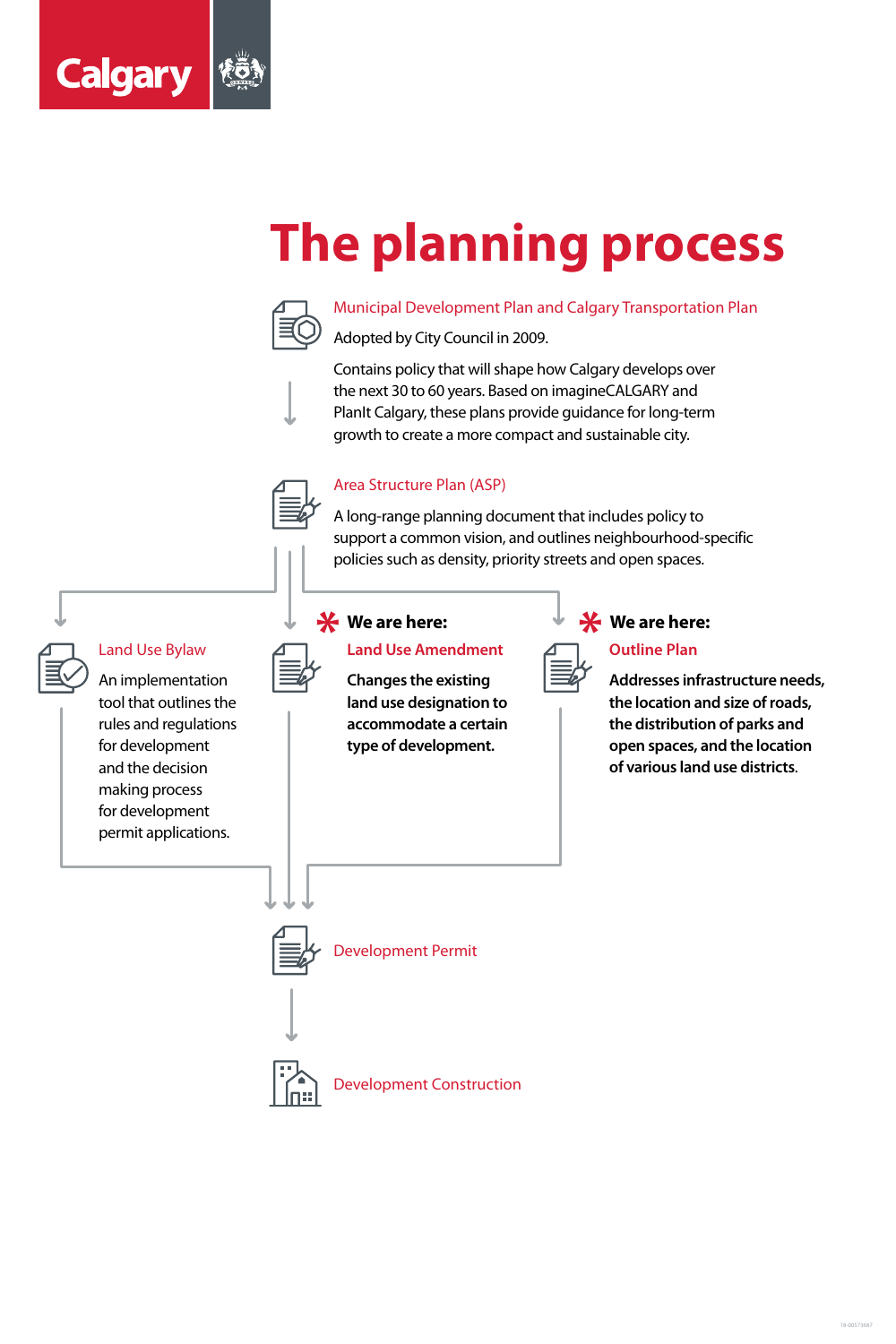

# **Proposed ASP mapping amendments**

**This map shows the proposed ASP mapping amendments for LOC2017-0188 to change the current land use from Low Density Infill to Mixed Use.**



Share your thoughts on this application at **calgary.ca/brawnlands** until July 5, 2018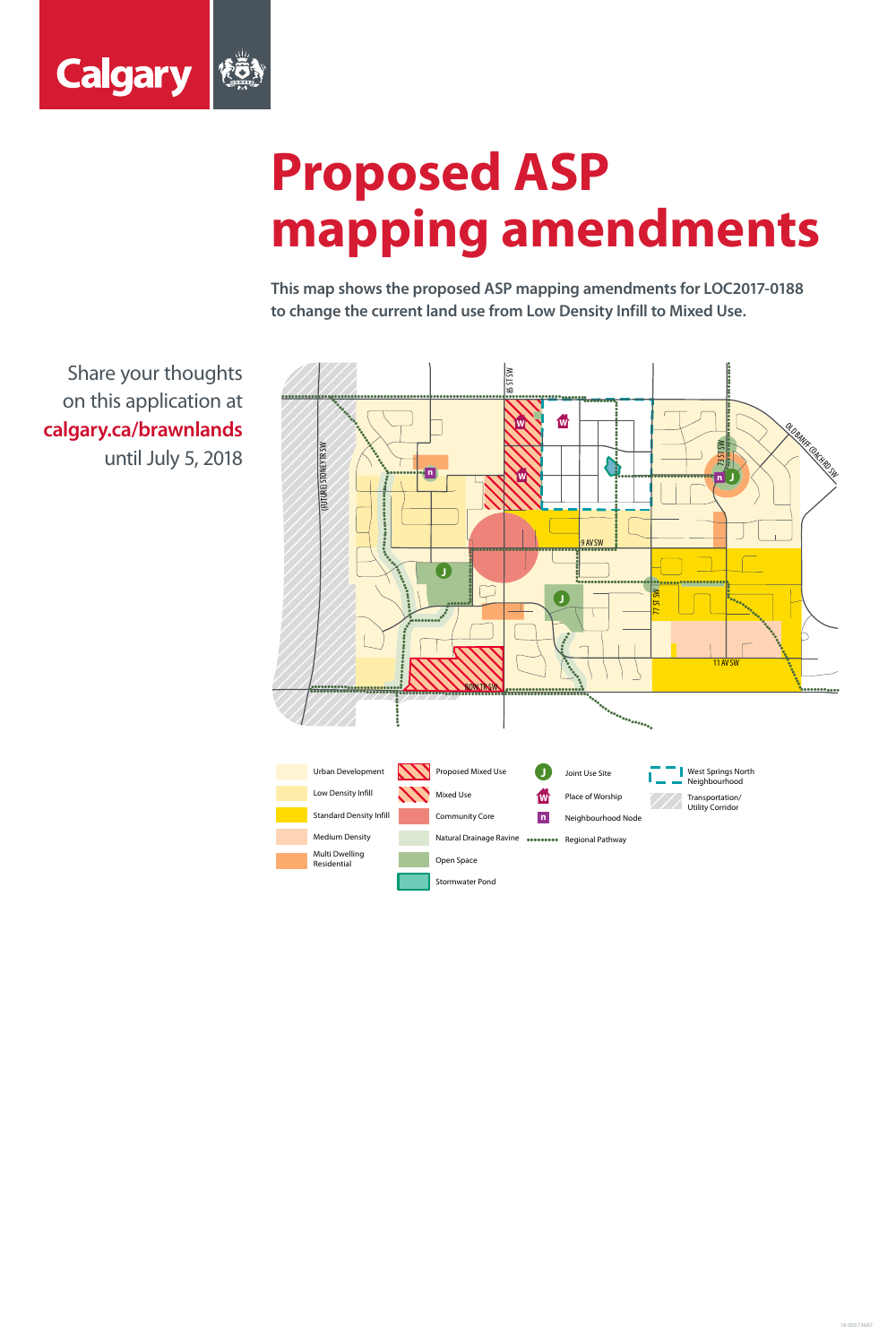

## **Area Structure Plans**

#### What is an Area Structure Plan?

An Area Structure Plan (ASP) is a long-range planning document that is collaboratively developed between City staff and stakeholders. A statutory document, an ASP is approved by City Council. ASPs set out the vision for how a community should change over time. It guides future development decisions, outlining the use of land and the form that development should take.

### Why are we amending the ASP?

In 2009, City Council approved the Municipal Development Plan (MDP).

The MDP provides guidance for long-term growth and development in the city, to create a more compact and sustainable city. Through the process of amending the ASP, we will work to achieve the priorities of the MDP as outlined below.



Providing diverse housing choices for all residents in all communities.



Making Calgary a liveable, attractive and memorable city recognizing its unique setting and dynamic urban setting.



Encouraging more walking, bicycling and transit use in the city.



Strengthening our existing business and commercial districts.



Using our resources wisely, making the most efficient use of public investment, now and in the future.



Retaining the character of established neighbourhoods, while keeping them stable and vibrant by encouraging modest growth, including multi-residential housing at low densities, in the right locations.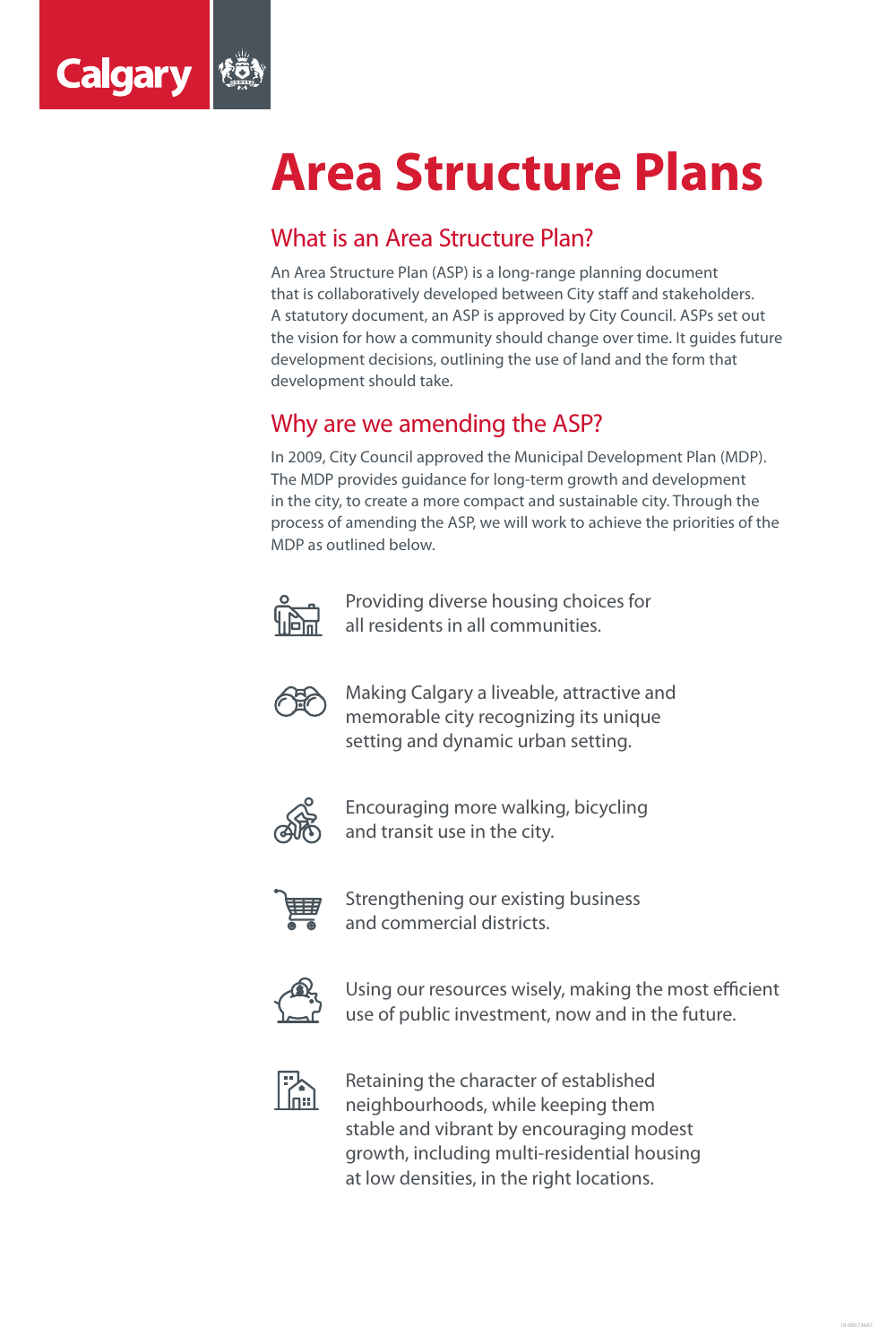

## **This is not the final decision**

**City staff review the proposal based on technical feasibility, City policies, stakeholder feedback and landowner rights, and provide feedback to the applicant. The applicant uses this feedback to decide on a plan that they want to take forward to Calgary Planning Commission (CPC) and City Council.** 

### What is the role of City Administration?

- **Ensuring that the public is aware of the application**
- and has an opportunity to provide input.
- Recommending changes to the proposal, based on The City's review of the proposal and feedback from the public.
- Preparing the bylaws and reports that would need to be approved in order for the development to proceed. These bylaws and reports inform City Council and CPC of everything that would need to happen if they approve the development.

## What is the role of Calgary Planning Commission (CPC)?

CPC reviews the reports and recommendation provided by City aministration. CPC makes a decision on the outline plan. They can decide to approve, approve with conditions or not approve the plan.

### What is the role of City Council?

City Council reviews the bylaws, reports and recommendation provided by City administration and CPC. Council makes the final decision whether or not to approve the new or amended land use bylaws required for the proposed outline plan.